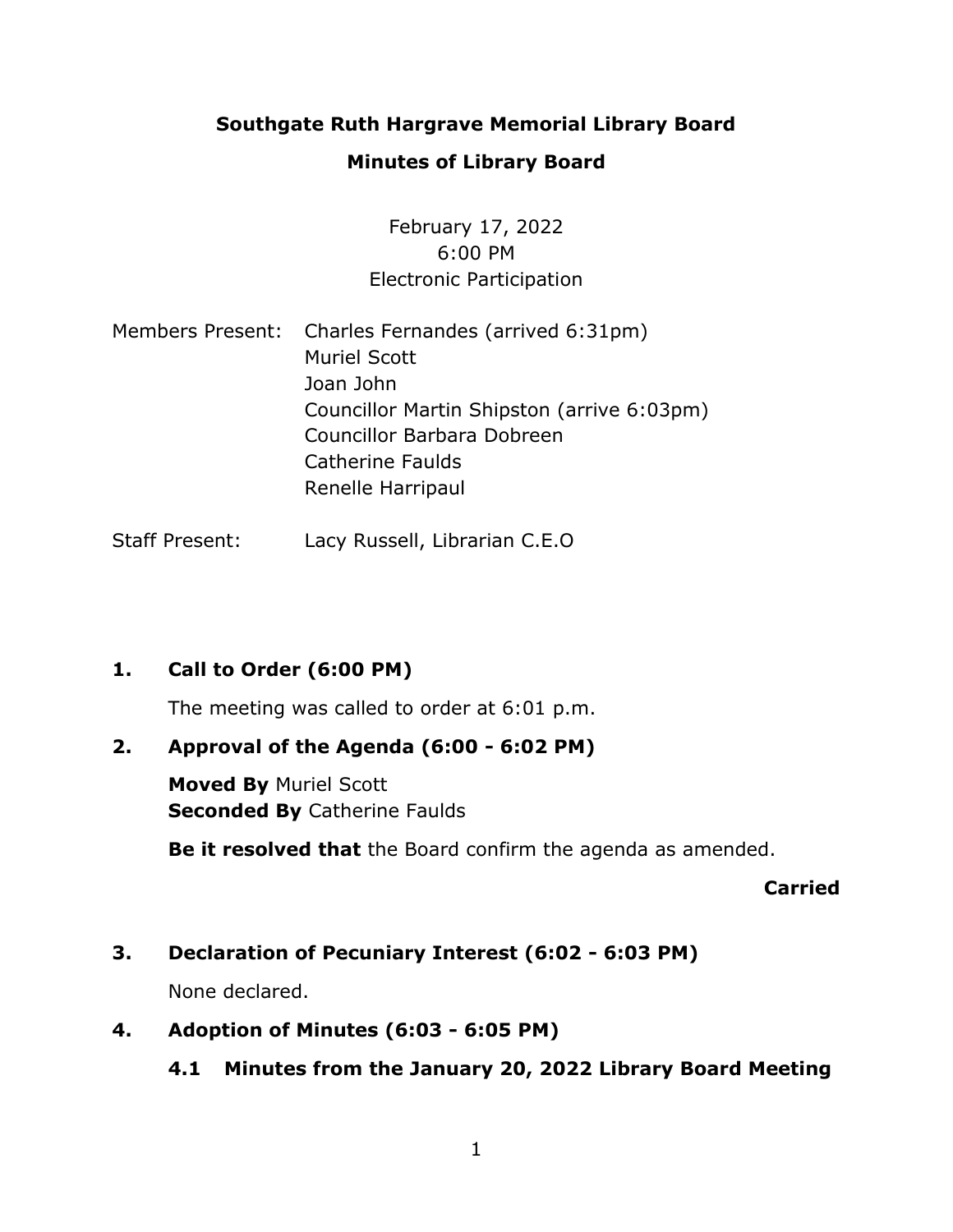**Moved By** Catherine Faulds **Seconded By** Renelle Harripaul

**Be it resolved that** the Board approve the minutes from the January 20, 2022 Library Board meeting as presented.

**Carried**

## **5. Business Arising from the Minutes (6:05 - 6:35 PM)**

## **5.1 Library Services During Declared Emergency Update**

Reopening the doors on Tuesday, February, 22, 2022 with reduced capacity. 10 patrons will be allowed in with staff cohorting. The building department is anticipated to gradually relocate back to the Hopeville Municipal Office.

## **6. New Business (6:35 - 6:55 PM)**

### **6.1 Library Fines**

**Moved By** Charles Fernandes **Seconded By** Muriel Scott

**Be it resolved** that the Board approve the discontinuance of fines for overdues; and that staff promote accordingly.

## **Carried**

## **7. Finance Report (7:05 - 7:15 PM)**

## **7.1 2022 Budget**

An update will be provided for January and February at the March meeting. Council did pass the budget as the Board amended with no further reductions.

## **8. C.E.O Report (7:20 - 7:35 PM)**

Received